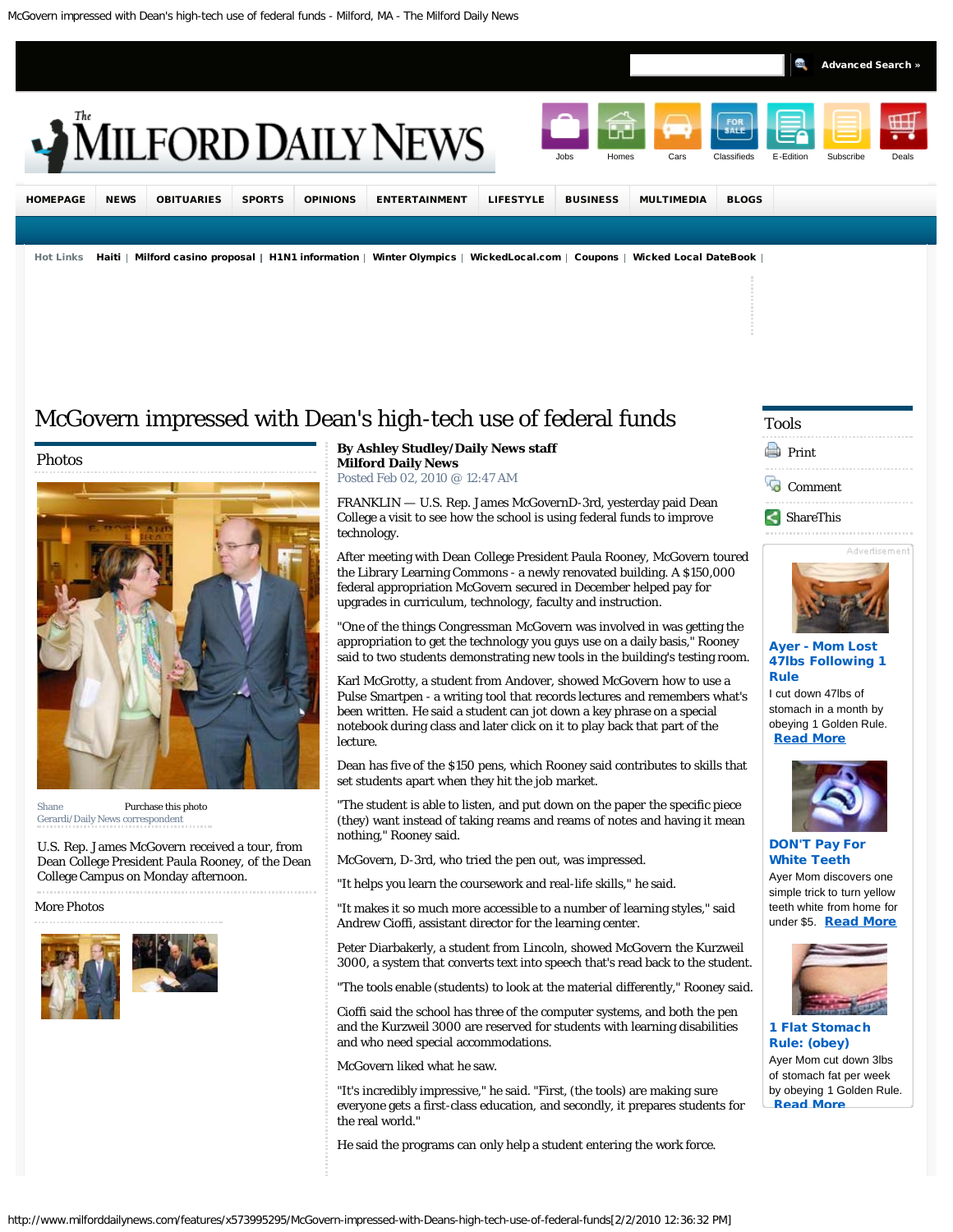McGovern impressed with Dean's high-tech use of federal funds - Milford, MA - The Milford Daily News

<span id="page-1-0"></span>